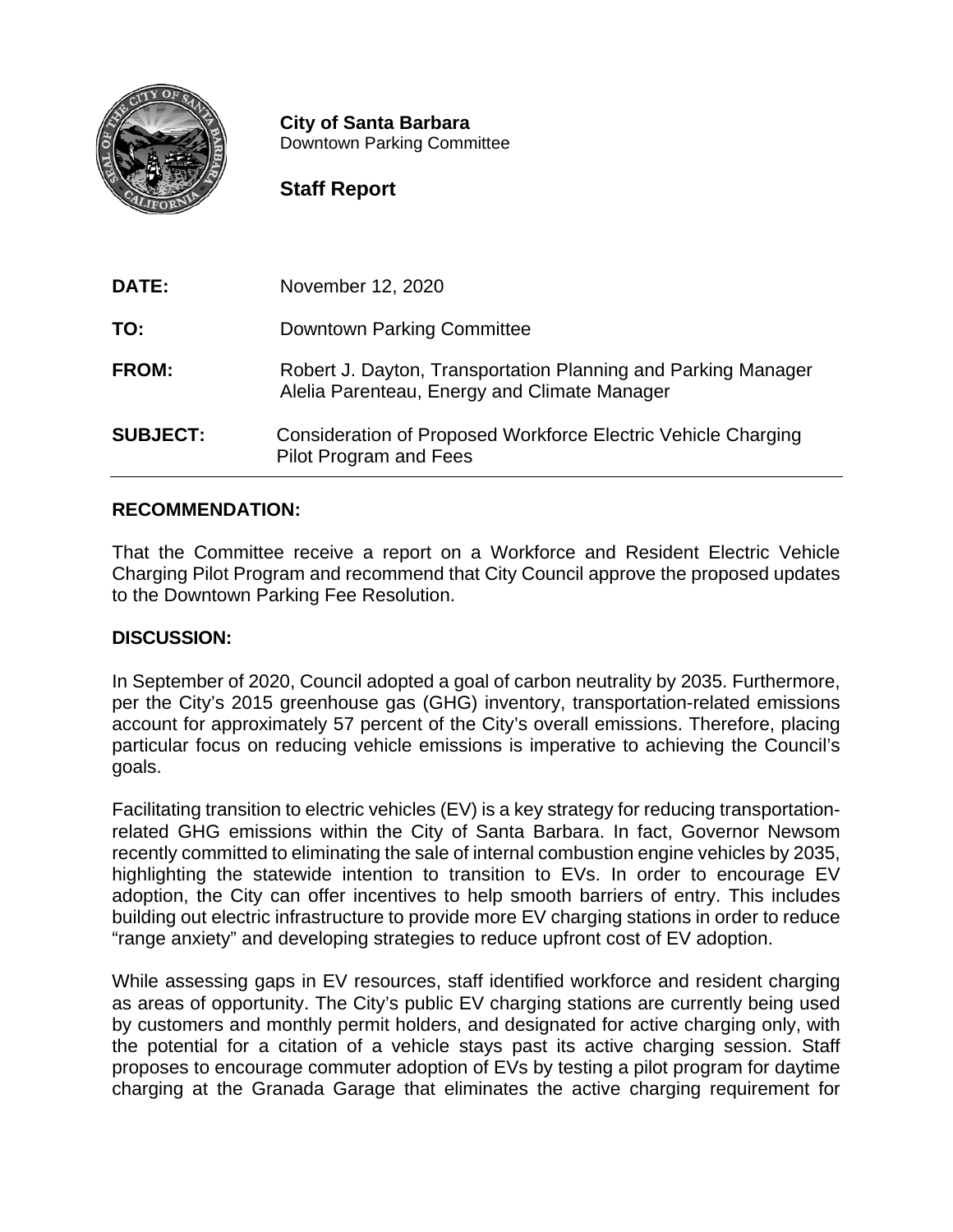permit holders in designated areas. Specifically, these permits would allow the downtown workforce to park their vehicle for their entire workday in one of the new 30 EV charging spots on the Granada Garage roof, regardless of whether they are actively charging or not. Additionally, these permits would be offered at a temporarily reduced rate for the duration of the pilot, providing an added incentive for those considering an EV for their next vehicle purchase.

These Workforce and Resident Charging permits would be limited to the new EV charging spaces on the roof of the Granada Garage and to new permit holders at the garage. To start, staff proposes to limit the permits to 15 regular permits for workforce EV charging, five income-qualified permits for those that can provide proof of qualification for the lowincome federal tax rebate for electric vehicles, and five resident EV charging permits. This would leave at least five additional EV charging parking spots for drop in chargers, even if the program were fully subscribed. The 4 existing EV charging stations on the ground floor of the garage would remain available to customers and for active charging only.

Staff is proposing to run the pilot program for two years and then re-evaluate energy use, parking occupancies, and permit costs and requirements. The permit incentive is intended to facilitate near term adoption of EVs and is not intended to be a permanent subsidy.

| <b>Permit Type</b>           | <b>Permit Cost</b> | <b>Requirements</b>                                                                |
|------------------------------|--------------------|------------------------------------------------------------------------------------|
| <b>Commuter Standard</b>     | \$75/month         | New permit holder                                                                  |
| Commuter<br>Income-qualified | \$50/month         | New permit holder, proof of<br>qualification for federal low-<br>income tax credit |
| Resident                     | \$200/month        | Resident and New permit<br>holder                                                  |

Staff recommends amending the fee resolution to include the following pilot permits:

Due to the reduced use of the parking garage during the COVID-19 pandemic, there is ample capacity to accommodate this pilot program without displacing customer parking or other monthly permit parkers, or negatively impacting the Downtown Parking budget.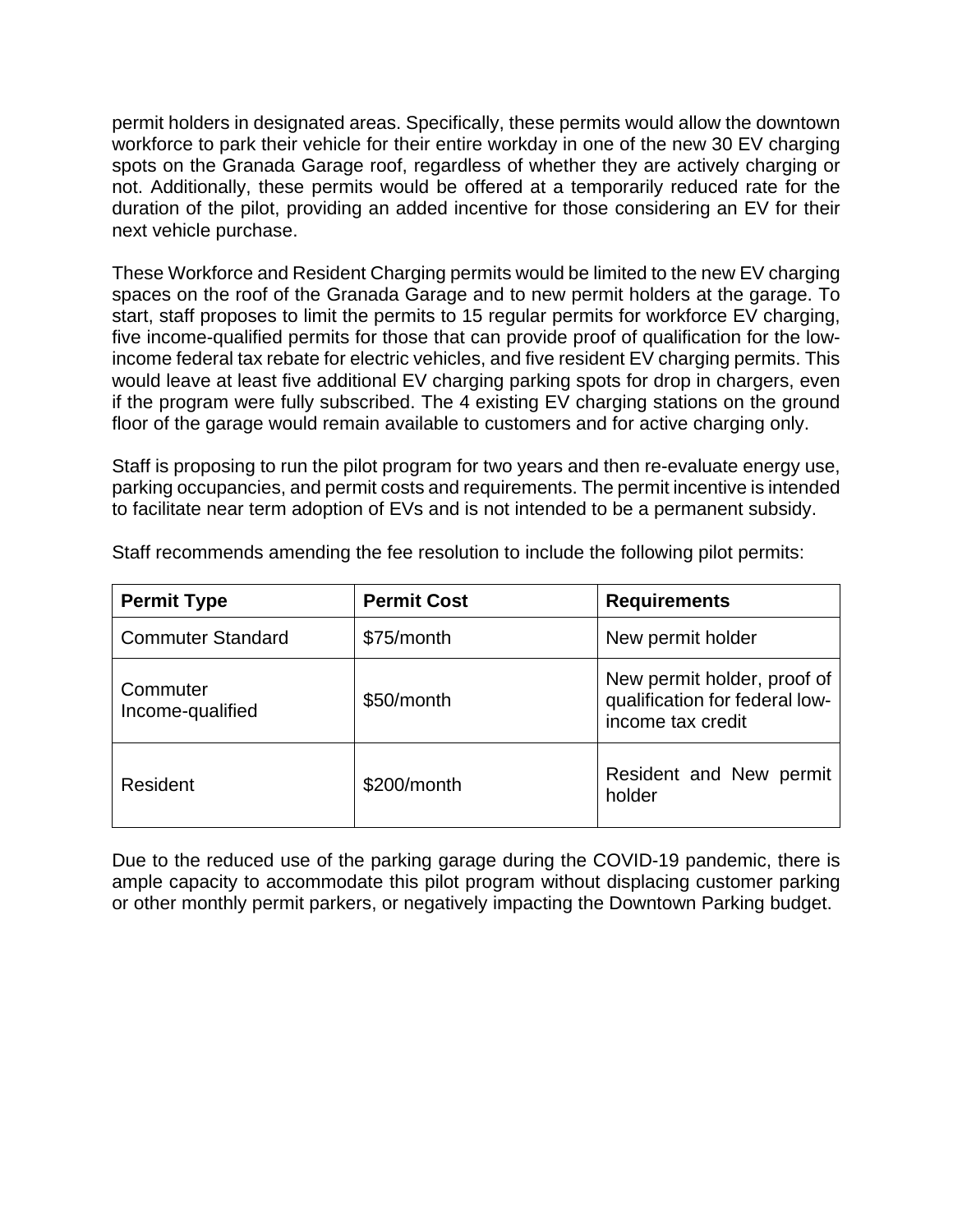# **DOWNTOWN PARKING FEES**

For all Downtown lots and streets except as noted:

| 1.  | First 75-minutes                                                                     | Complimentary                       |
|-----|--------------------------------------------------------------------------------------|-------------------------------------|
| 2.  | After first 75 minutes, for each following hour or any                               | \$1.50                              |
|     | part thereof                                                                         |                                     |
| 3.  | Failure to surrender entrance ticket upon exiting                                    | \$20/Occurrence plus applicable     |
|     |                                                                                      | service charge and applicable       |
|     |                                                                                      | hourly parking fees                 |
| 4.  | Service charge - Request for late payment of                                         | \$5 per request                     |
|     | parking fees made at lot exit                                                        |                                     |
| 5.  | Failure to pay fees will result in the billing of a flat                             | \$20.00 plus service charge         |
|     | fee of \$20 plus service charge.                                                     |                                     |
| 6.  | Monthly Parking in City Downtown Parking Lots                                        | \$160/month                         |
|     | Nos. 3, 4, 5, and 8                                                                  |                                     |
| 7.  | Monthly Parking in City Downtown Parking Garage                                      | \$160/month                         |
|     | Number 2, Granada Garage (Lot 6), Library Garage                                     |                                     |
| 8.  | (Lot 7) and Lobero Garage (Lot 9)                                                    | \$175/month                         |
|     | Monthly Parking in Lobero Garage (Lot 9) Private<br><b>Basement Level</b>            |                                     |
| 9.  |                                                                                      | \$140/month                         |
|     | Monthly Parking in City Downtown Parking Lot No.<br>10                               |                                     |
| 10. |                                                                                      | \$150/month                         |
|     | Monthly Parking in City Downtown Parking Lot Nos.<br>11 and 12                       |                                     |
| 11. | Restricted Monthly Parking in City Downtown                                          | \$85/month                          |
|     | Parking Lot No. 10                                                                   |                                     |
| 12. | Restricted Monthly Parking in City Downtown                                          | \$95/month                          |
|     | Parking Lot No. 2                                                                    |                                     |
| 13. | Persons with Disabilities who display Disabled                                       | Free/First 2.5 hrs. \$7/max per day |
|     | <b>Parking Placard</b>                                                               |                                     |
| 14. | Collection Surcharge for all charges unpaid after the                                | 45% of charge                       |
|     | second billing and upon assignment to a collection                                   |                                     |
|     | agency                                                                               |                                     |
| 15. | Refuse enclosure rental                                                              | \$40/month                          |
| 16. | Refuse enclosure cleaning fee                                                        | \$200/incident                      |
| 17. | Multi-day debris bin use and/or construction staging,                                | \$30/day/space                      |
|     | per space occupied or reserved 24/7                                                  |                                     |
| 18. | Returned check charge: See Delinquent Check Payment Fee under Finance Administrative |                                     |
|     | Fees.                                                                                |                                     |
| 19. | Permit Replacement fee                                                               | \$20 per occurrence                 |
| 20. | Permit proximity card initiation fee                                                 | \$15                                |
| 21. | Pre-paid card initiation fee                                                         | \$15                                |
| 22. | Parking in City Carrillo Commuter Parking Lot                                        | \$40/month                          |
| 23. | Monthly Parking in City Cota Commuter Parking Lot                                    | \$70/month                          |
|     |                                                                                      |                                     |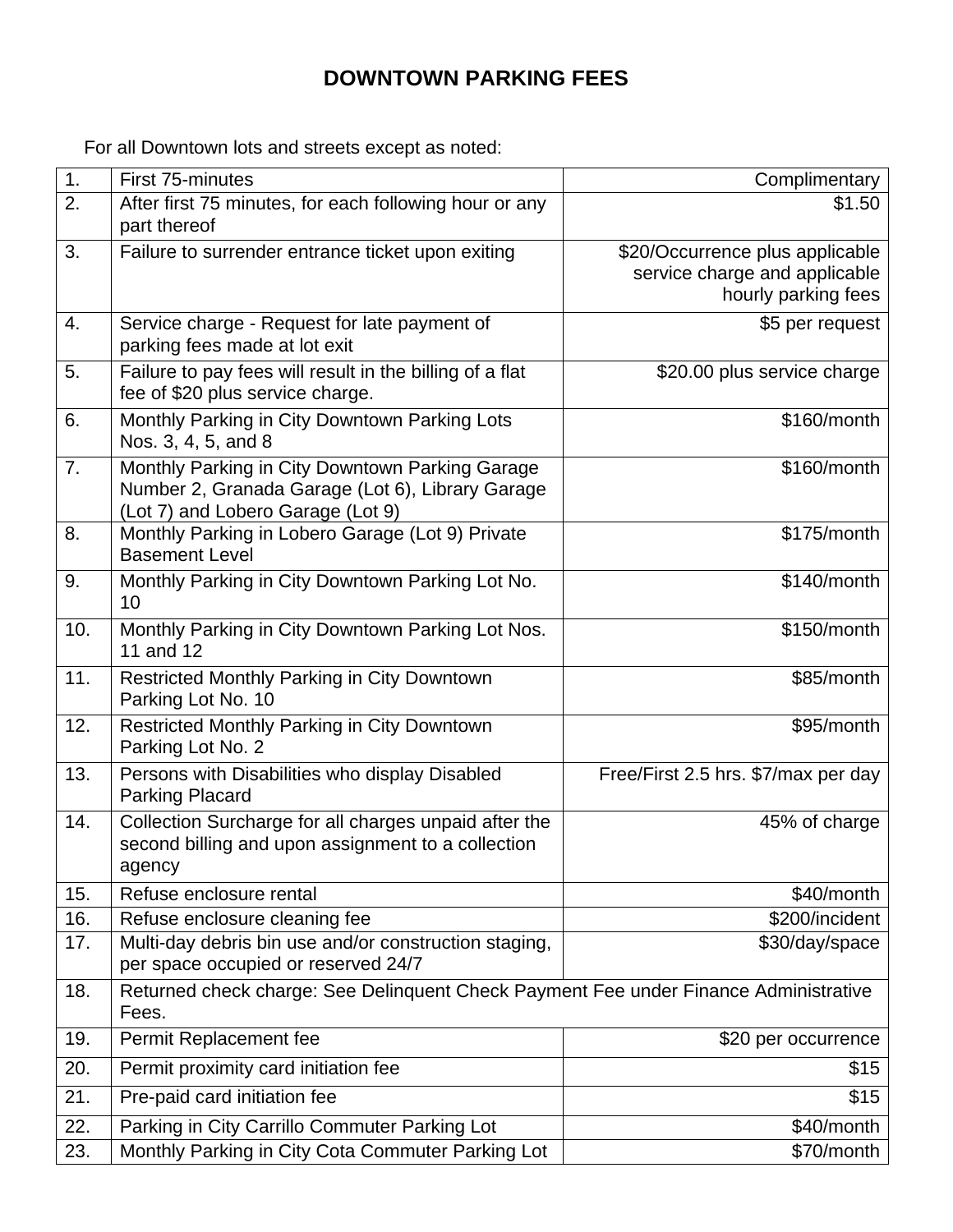| 24. | Annual Residential and Visitor Parking Permit Fee                                                                     | \$35.00                                                                                                                                                                                                      |
|-----|-----------------------------------------------------------------------------------------------------------------------|--------------------------------------------------------------------------------------------------------------------------------------------------------------------------------------------------------------|
| 25. | <b>Resident Temporary Guest Pass</b>                                                                                  | \$5 per vehicle per day                                                                                                                                                                                      |
| 26. | <b>Annual Hotel Guest Permit Fee</b>                                                                                  | \$100 per set                                                                                                                                                                                                |
| 27. | Monthly Parking in City Depot Parking Lot                                                                             | \$150/month                                                                                                                                                                                                  |
| 28. | Special Amtrak/Greyhound Passenger rate in City<br>Depot Lot                                                          | \$5/24 hours                                                                                                                                                                                                 |
| 29. | Flat rate Special Event entrance fee*                                                                                 | Minimum \$3.00 / Maximum \$5.00<br>flat rate per event                                                                                                                                                       |
| 30. | Valet parking event fee                                                                                               | \$100/event                                                                                                                                                                                                  |
| 31. | Persons with Disabilities who display Disabled<br>Parking Placard - Flat Rate Special Event Entrance<br>Fee*          | Minimum \$1.50 / Maximum \$3.00<br>flat rate per event                                                                                                                                                       |
| 32. | 30-day limit for Depot Lot long term parking -<br>vehicles subject to towing                                          |                                                                                                                                                                                                              |
| 33. | Holiday Schedule of 11:00 a.m. - 6:00 p.m. for<br>Presidents Day, Memorial Day, 4 <sup>th</sup> of July, Labor<br>Day |                                                                                                                                                                                                              |
| 34. | Monthly Parking in City parking lot located at 217<br><b>Helena Street</b>                                            | \$110/Month                                                                                                                                                                                                  |
| 35. | <b>Electric Vehicle Charging Station Fee</b>                                                                          | Up to \$5/Hour                                                                                                                                                                                               |
| 36. | Parking in City Helena Lot                                                                                            | \$2.00/Hour<br>\$12.00 maximum per day<br>\$22.00 Violation Fee                                                                                                                                              |
| 37. | <b>Bike Parking Facility Use Fee</b>                                                                                  | Up to \$120/Year                                                                                                                                                                                             |
| 38. | <b>Curb Painting Fee</b>                                                                                              | \$250                                                                                                                                                                                                        |
| 39. | <b>Bicycle Parking Fob Replacement Fee</b>                                                                            | \$5.00/each                                                                                                                                                                                                  |
| 40. | Temporary Oversized Vehicle Resident or Visitor<br><b>Parking Permit Fee</b>                                          | \$5.00 per day per vehicle                                                                                                                                                                                   |
| 41. | Contractors Oversized Vehicle Parking Permit Fee -<br>First vehicle associated with a business license                | \$100 per calendar year<br>(July 1-June 30)<br>Prorated quarterly when purchased<br>July $1 -$ September 30 \$100<br>October 1 - December 31 \$75<br>January 1 - March 31 \$50<br>April 1 – June 30 \$25     |
| 42. | Contractors Oversized Vehicle Parking Permit Fee -<br>Additional vehicles associated with a business<br>license       | \$50 per calendar year<br>(July 1-June 30)<br>Prorated quarterly when purchased<br>July $1 -$ September 30 \$50<br>October 1 - December 31 \$37.50<br>January 1 - March 31 \$25<br>April 1 – June 30 \$12.50 |
| 43. | <b>Facility Use Fee</b>                                                                                               | \$100/Day                                                                                                                                                                                                    |
| 44. | 24/7 Parking Permit                                                                                                   | \$250/month                                                                                                                                                                                                  |
| 45. | Electric Vehicle 24/7 Parking Permit at Granada<br>Garage                                                             | \$200/month                                                                                                                                                                                                  |